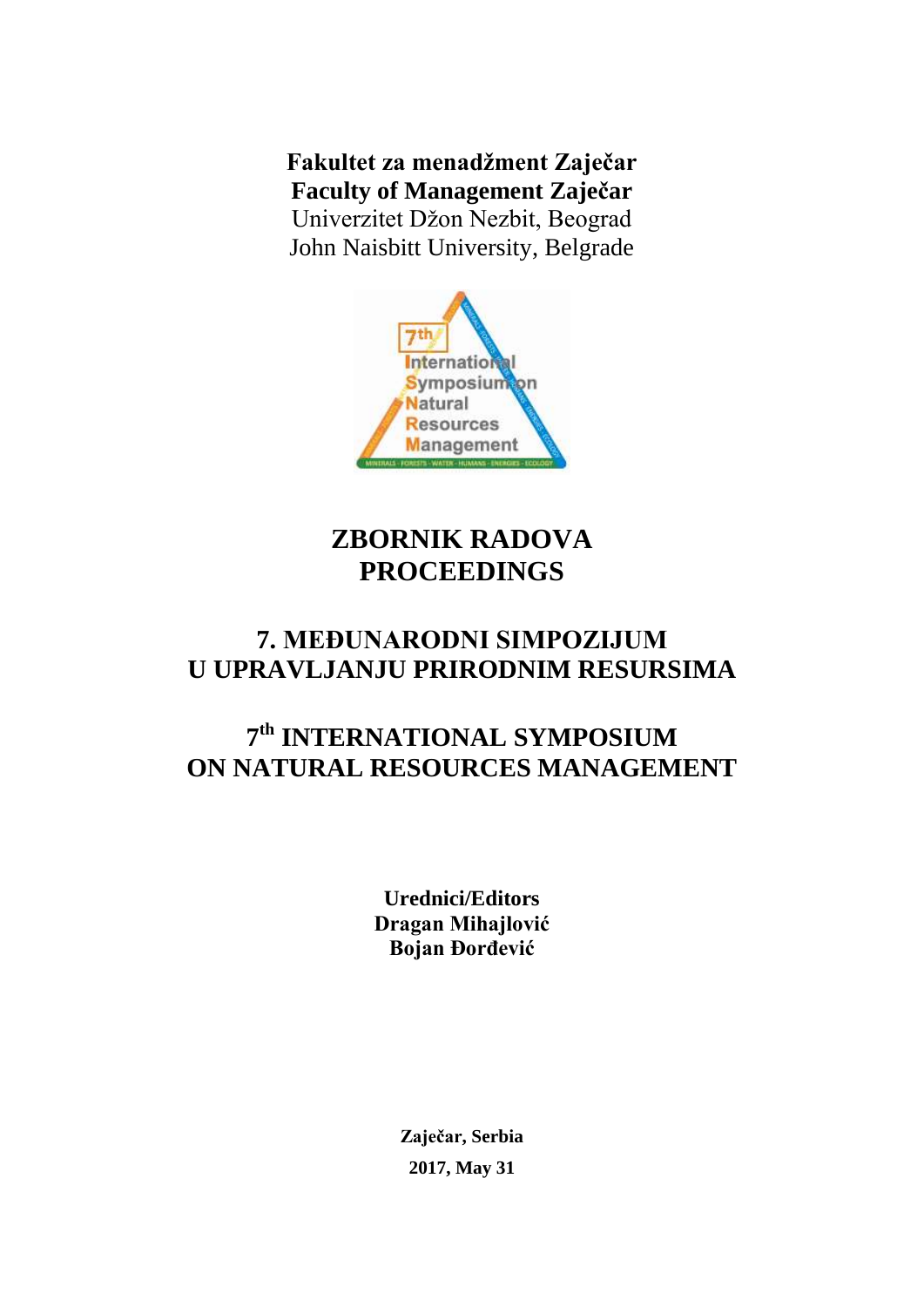## **7. Međunarodni simpozijum u upravljanju prirodnim resursima 7 th International Symposium on Natural Resources Management**

| Izdavač/Publisher:                                         | Faculty of Management, Zajecar, John Naisbitt<br>University, Belgrade                                           |
|------------------------------------------------------------|-----------------------------------------------------------------------------------------------------------------|
| Za izdavača/For the publisher:<br><b>Urednici/Editors:</b> | Dragan Ranđelović, Executive Director<br>Full Professor Dragan Mihajlović<br>Associate Professor Bojan Đorđević |
| Tehnički urednici/Technical editors:                       | Associate Professor Saša Ivanov<br>Assistant Professor Gabrijela Popović<br>Vesna Pašić Tomić, MSc              |
| Tiraž/Copies:                                              | 55                                                                                                              |

*The publisher and the authors retain all rights. Copying of some parts or whole is not allowed. Authors are responsible for the communicated information.*

**ISBN: 978-86-7747-566-6**

**Zaječar, Serbia 2017, May 31**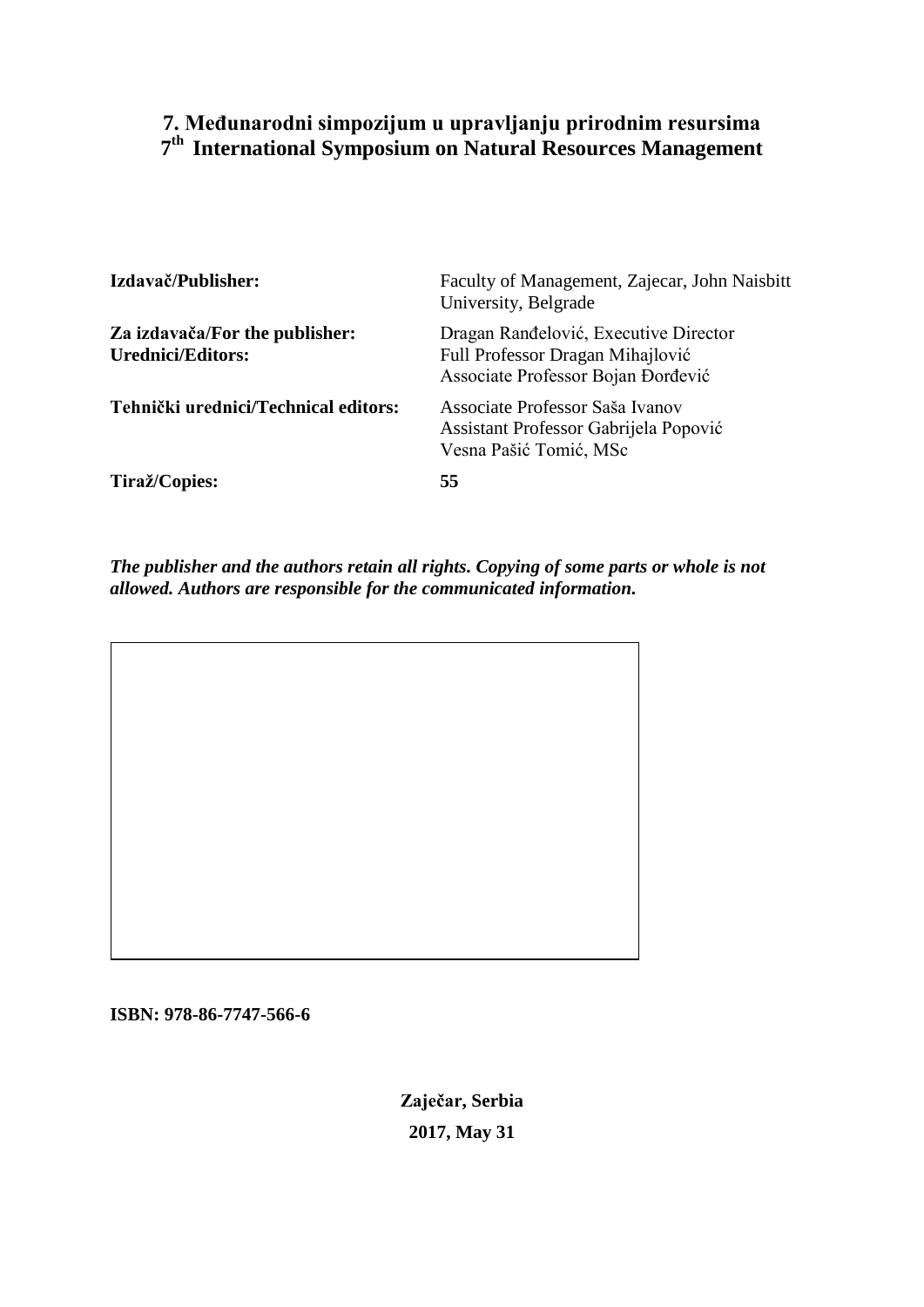

## **7. МЕĐUNARODNI SIMPOZIJUM O UPRAVLJANJU PRIRODNIM RESURSIMA JE FINANSIJSKI PODRŽAN OD MINISTARSTVA PROSVETE, NAUKE I TEHNOLOŠKOG RAZVOJA REPUBLIKE SRBIJE**

**7 th INTERNATIONAL SYMPOSIUM ON NATURAL RESOURCES MANAGEMENT IS FINANCIALLY SUPPORTED BY THE MINISTRY OF EDUCATION, SCIENCE AND TECHNOLOGICAL DEVELOPMENT OF THE REPUBLIC OF SERBIA**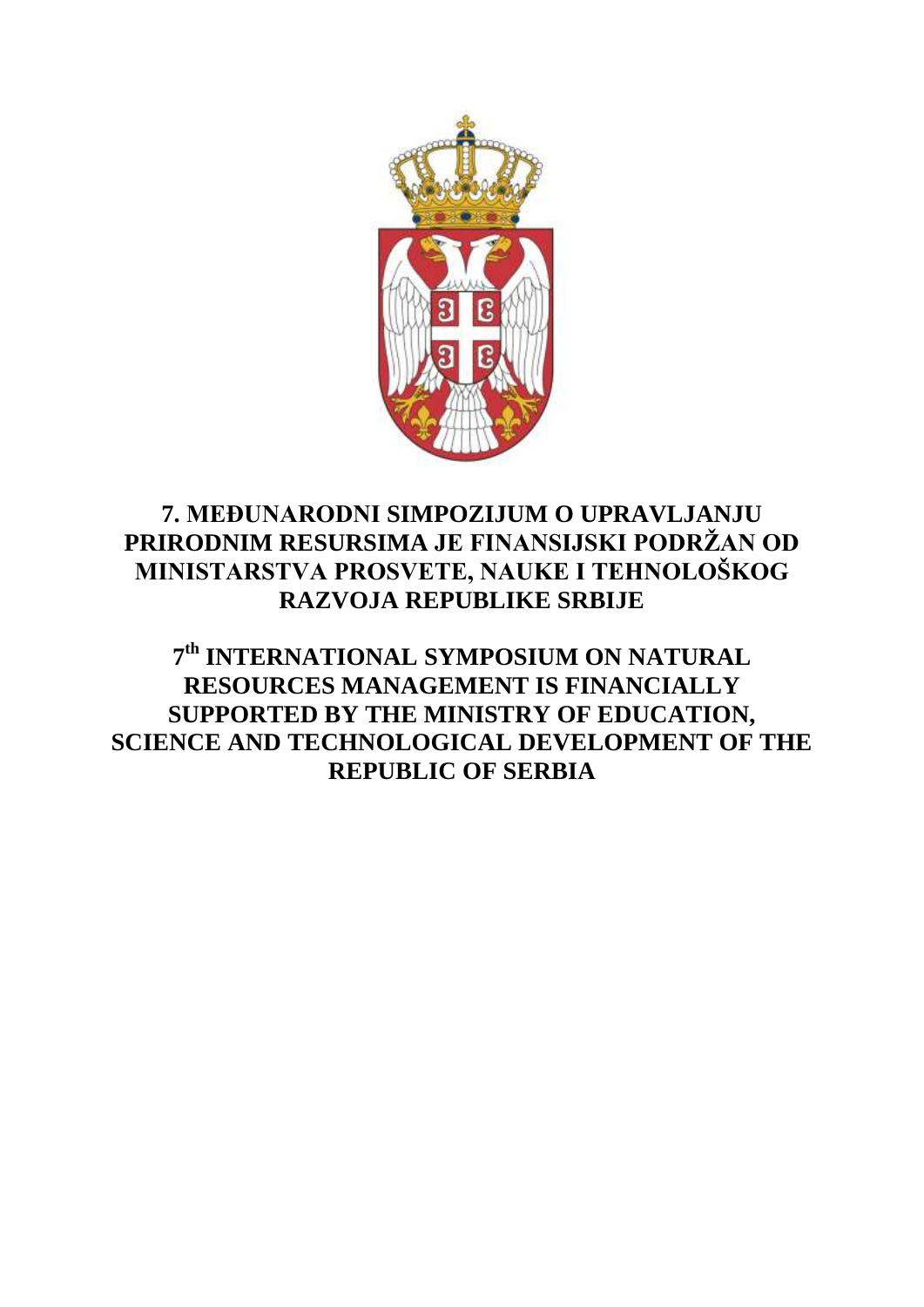### **NAUČNI ODBOR/SCIENTIFIC COMMITTEES**

**John A. Naisbitt,** University of Iowa, USA **Dominick Salvatore,** Fordham University, New York, USA **Sung Jo Park**, Free University, Berlin, Germany **Jean Jacques Chanaron**, Grenoble Ecole de Management, France **Dominique Jolly**, CERAM, Sophia Antipolis, Nice, France Antonello Garzoni, Università LUM "Jean Monnet", Bari, Italy Antonio Salvi, Università LUM, "Jean Monnet", Bari, Italy **Angeloantonio Russo**, Università LUM, "Jean Monnet", Bari, Italy **Radomir A. Mihajlović**, New York Institute of Technology, USA Ljuben Ivanov Totev, "St. Ivan Rilski" University of Mining and Geology, Sofia, Bulgaria Vencislav Ivanov, "St. Ivan Rilski" University of Mining and Geology, Sofia, Bulgaria **Srečko Devjak**, MLC Fakulteta za management in pravo, Ljubljana, Slovenia **Žarko Lazarević**, Institute for Contemporary History, Ljubljana, Slovenia **Nicolaie Georgesku**, Alma Mater University of Sibiu, Romania **Mihai Botu,** University of Craiova, Department of Horticulture & Food Science, Craiova, Romania **Violeta Nour,** University of Craiova, Department of Horticulture & Food Science, Craiova, Romania **Maria Popa,** Faculty of Economic Sciences, "1 December 1918" University in Alba Iulia, Romania **Gavrila - Paven Ionela,** Faculty of Economic Sciences, "1 December 1918" University in Alba Iulia, Romania Pastiu Carmen, Faculty of Economic Sciences, "1 December 1918" University in Alba Iulia, Romania **Jan Polcyn,** Economics Institute of Stanislaw Staszic University of Applied Sciences in Pila, Poland **Bazyli Czyzewski,** Economics Institute of Stanislaw Staszic University of Applied Sciences in Pila, Poland **Sebastian Stepien,** Economics Institute of Stanislaw Staszic University of Applied Sciences in Pila, Poland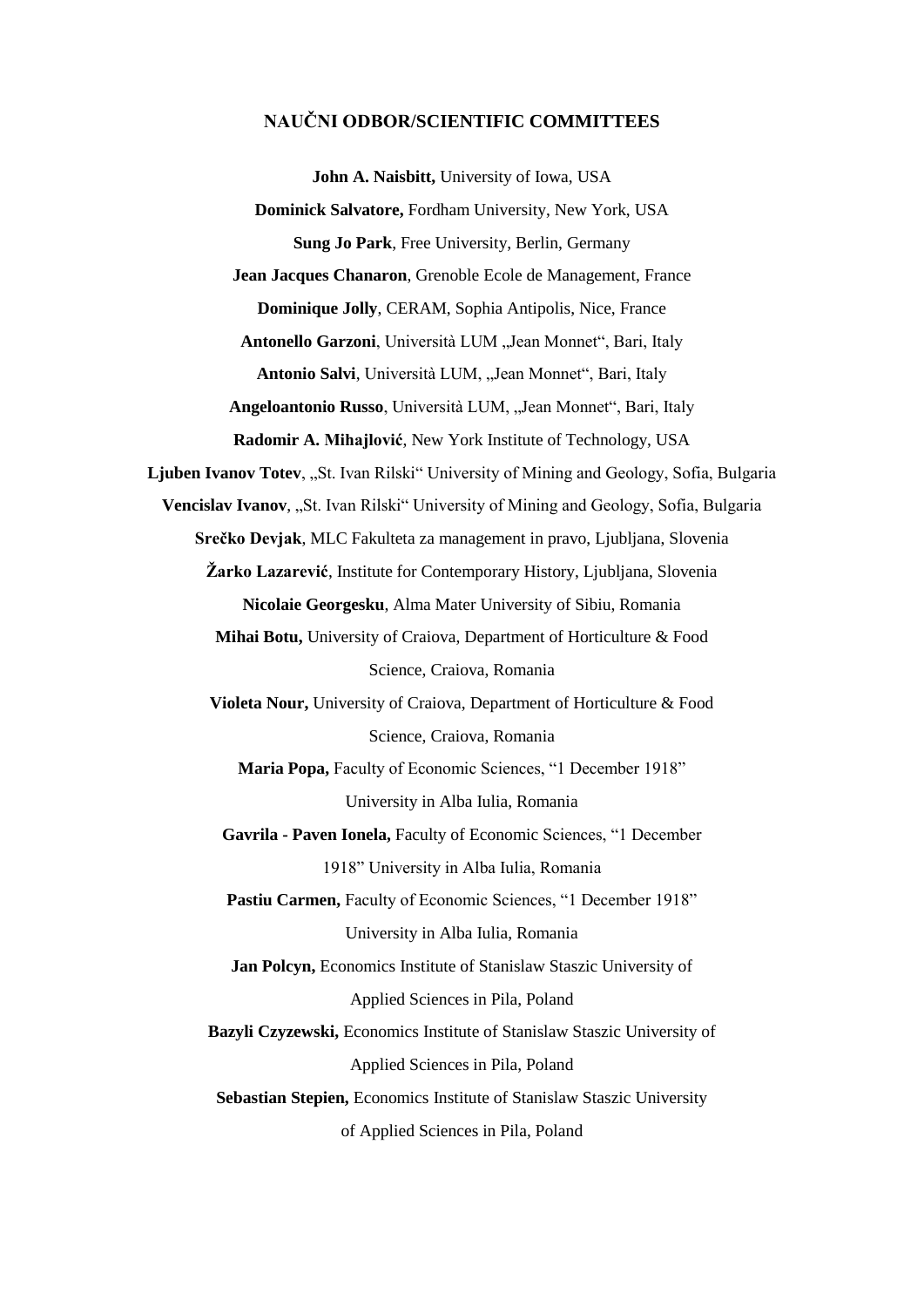**Stavros Lalas,** Department of Food Technology Technological Educational Institute of Thessaly, Karditsa, Greece **Biserka Dimiškovska**, Institute of Earthquake Engineering and Engineering Seismology Skopje,

Macedonia

**Nadežda Ćalić**, Mining Faculty Prijedor, University of Banja Luka, Bosnia and Hertzegovina

**Milinko Ranilović**, International University of Travnik, Bosnia and Hertzegovina **Shekhovtsova Lada**, Faculty of Economics, University of Novosibirsk, Russia **Yuriy Skolubovich**, Faculty of Economics, University of Novosibirsk, Russia

**Mića Jovanović**, Founder of John Naisbitt University Belgrade, Serbia

**Ljubiša Rakić**, Džon Nezbit univerzitet Beograd

**Milomir Minić**, Džon Nezbit univerzitet Beograd

**Neđo Danilović,** John Naisbitt University Belgrade, Serbia **Slobodan Stamenković**, John Naisbitt University Belgrade, Serbia

**Živko Kulić**, Džon Nezbit univerzitet Beograd

**Slobodan Pajović,** Rector of John Naisbitt University Belgrade, Serbia **Vladimir Prvulović**, John Naisbitt University Belgrade, Serbia

**Dragan Mihajlović**, Faculty of Management Zajecar, John Naisbitt University Belgrade, Serbia **Jane Paunković**, Faculty of Management Zajecar, John Naisbitt University Belgrade, Serbia **Zoran Stojković,** Faculty of Management Zajecar, John Naisbitt University Belgrade, Serbia **Bojan Đorđević**, Faculty of Management Zajecar, John Naisbitt University Belgrade, Serbia **Srđan Žikić**, Faculty of Management Zajecar, John Naisbitt University Belgrade, Serbia **Dragiša Stanujkić,** Faculty of Management Zajecar, John Naisbitt University Belgrade, Serbia **Igor Trandafilović,** Faculty of Management Zajecar, John Naisbitt University Belgrade, Serbia **Jelena Bošković,** Faculty of Economics and Engineering Management, Novi Sad, Serbia **Radmilo Pešić**, Faculty of Agriculture, University of Belgrade, Serbia **Ljubiša Papić,** DQM, Research Center Prijevor, Čačak, Serbia **Zoran Aranđelović,** Faculty of Economics, University of Niš, Serbia Petar Veselinović, Faculty of Economics, University of Kragujevac, Serbia **Svetislav Milenković,** Faculty of Economics, University of Kragujevac, Serbia **Radmilo Nikolić,** Technical Faculty Bor, University of Belgrade, Serbia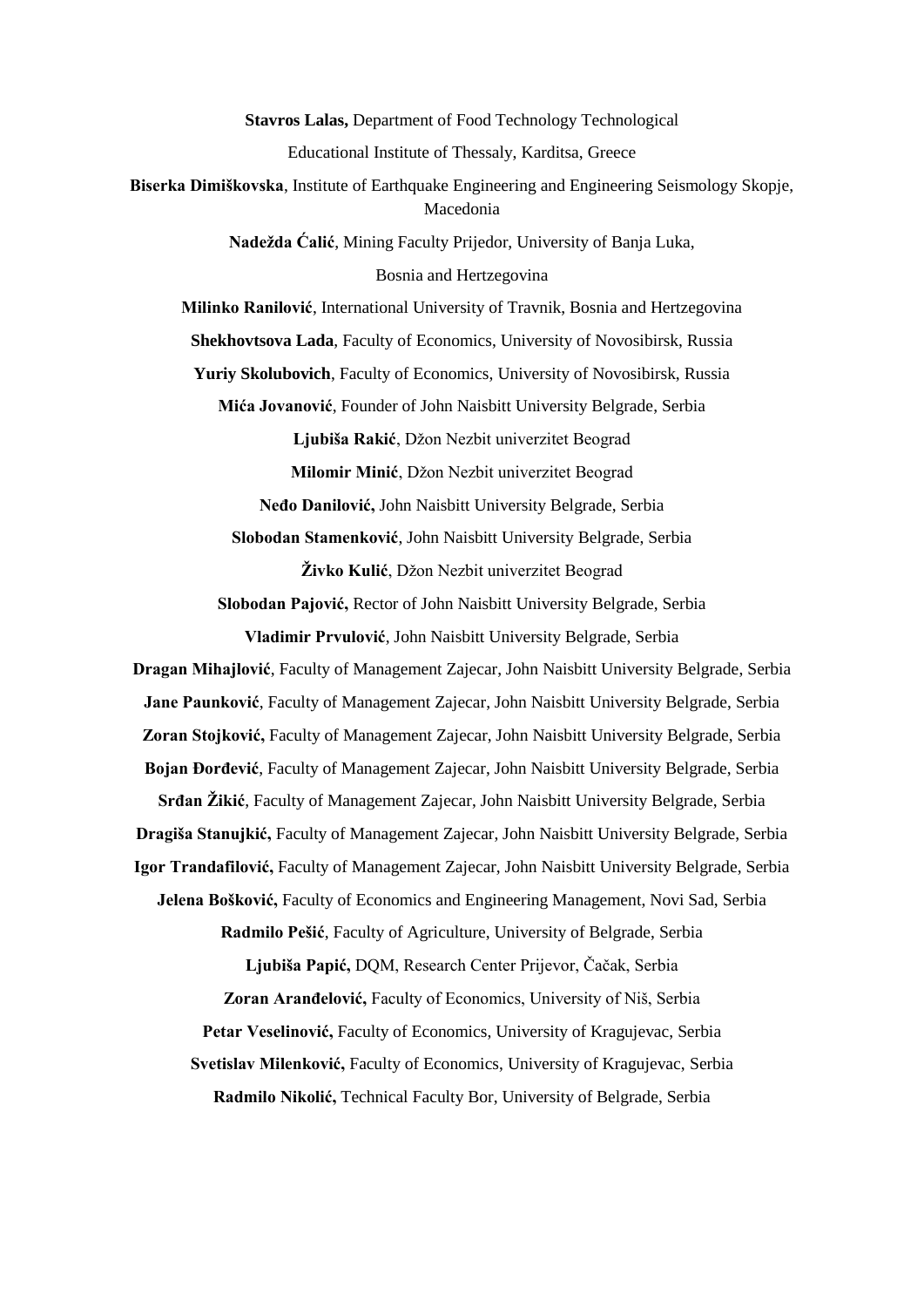### **ORGANIZACIONI ODBOR/ORGANISING COMMITTEE**

**Dragan Mihajlović,** Chairman

**Dragan Ranđelović,** Deputy Chairman

**Bojan Đorđević**

**Džejn Paunković**

**Srđan Žikić**

**Dragiša Stanujkić**

**Vesna Pašić Tomić**

**Gabrijela Popović**

**Saša Ivanov**

**Nebojša Simeonović**

**Mira Đorđević**

**Andrijana Petrović**

**Sanja Stojanović**

**Milica Paunović**

**Dragica Stojanović** 

**Anđelija Radonjić**

**Mirko Šobot**

**Biljana Ilić**

**Aleksandra Cvetković**

**Marko Žikić**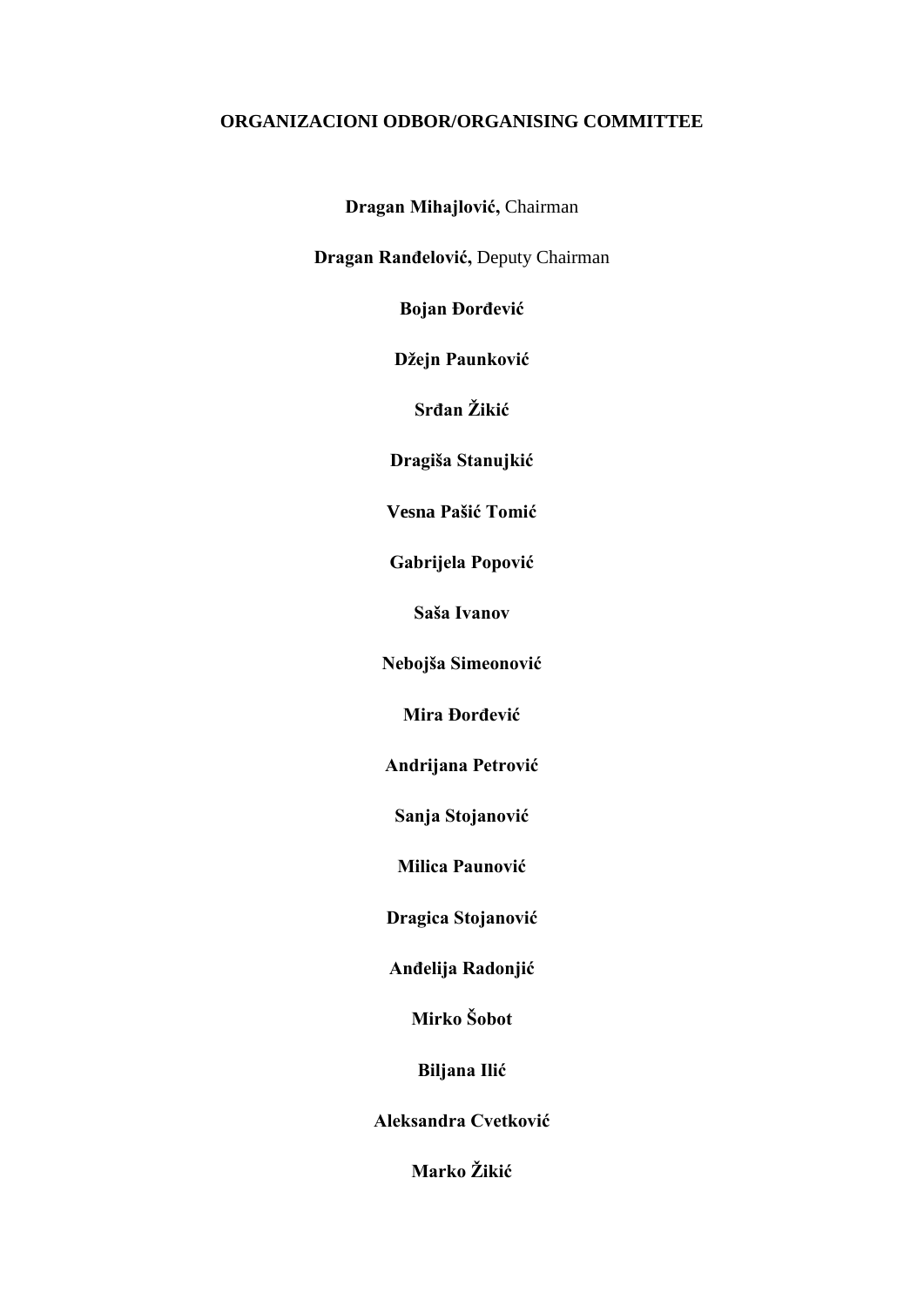## **DIFFERENCES IN THE VOLUME OF WOOD FOREST RESOURCES BETWEEN SERBIA AND OTHER EUROPEAN COUNTRIES**

#### Anna Turcza $k<sup>1</sup>$

*1 PhD, The West Pomeranian Business School, 53 Żołnierska Street, 71-210 Szczecin, Poland, aturczak@zpsb.pl* 

#### **ABSTRACT**

The aim of the paper is to determine the influence of particular factors on the diversity of selected countries in terms of the volume of wood forest resources. Two factors affecting the variable have been analysed in the paper: 1) the growing stock per 1 ha of forest area and 2) the forest cover. Logarithmic method was used to assess the influence of the deviations of the said factors on the deviation of the amount of wood forest resources. Thirty five countries – including Serbia – have been examined. Data for 2015 have been used for calculations.

#### **KEYWORDS**

wood forest resources, forest growing stock, forest cover, causal analysis, logarithmic method

#### **1. INTRODUCTION**

A forest is an ecosystem (or assemblage of ecosystems) dominated by trees. The living parts of a forest include trees, shrubs, vines, grasses and other herbaceous plants, mosses, algae, fungi, insects, mammals, birds, reptiles, amphibians, and microorganisms living on the plants and animals and in the soil. These interact with one another and with the non-living part of the environment – including the soil, water, and minerals.

Forests not only provide valuable timber, but also a large variety of non-timber forest products, such as food, fodder, medicines, construction materials and tools. Non-timber forest products provide input to a wide range of industries, including food and beverages, pharmaceuticals, cosmetics and botanical medicines (Ros-Tonen, 2012, pp. 29, 33).

Forests have been considered public goods for a long time. As early as the Middle Ages, in many regions in Europe deforestation and forest degradation led to the introduction of game reserves for the nobility, the protection of forests on steep slopes to combat erosion, and active management of timber resources for the construction of naval ships (Umans, 1993). Later, after the onset of industrialisation in Europe, many national forest laws were introduced in the 19th century as a response to the rapid depletion and degradation of forest resources and as a means for gaining state revenues from forests through taxation and public land ownership (Arts, Visseren-Hamakers, 2012, p. 245). These laws required the use of forest management, with its sustainable yield principle and silvicultural methods and tools (monocultures of commercial species, forest zoning, rotational harvesting, replanting, afforestation, etc.) (Wiersum, 1995). For example, Belgium introduced a forest law in 1847 which provided for government subsidies to forest owners – both communities and individuals – in order to stimulate tree planting. The Netherlands introduced its first forest law in 1922, which in principle required that each tree that was felled had to be replaced by the planting of a new one. Also, many of these laws were meant to regulate forest ownership and forest-related conflicts (Arts, Visseren-Hamakers, 2012, p. 246).

Despite the diversity which characterises Europe, forest management has undergone a number of broad transformations common to the region as a whole. These have included expanding resource pressures, the growth of scientific industrial forestry, and the more recent interest in multi-purpose, sustainable forest management (Jeanrenaud, 2001, p. 2).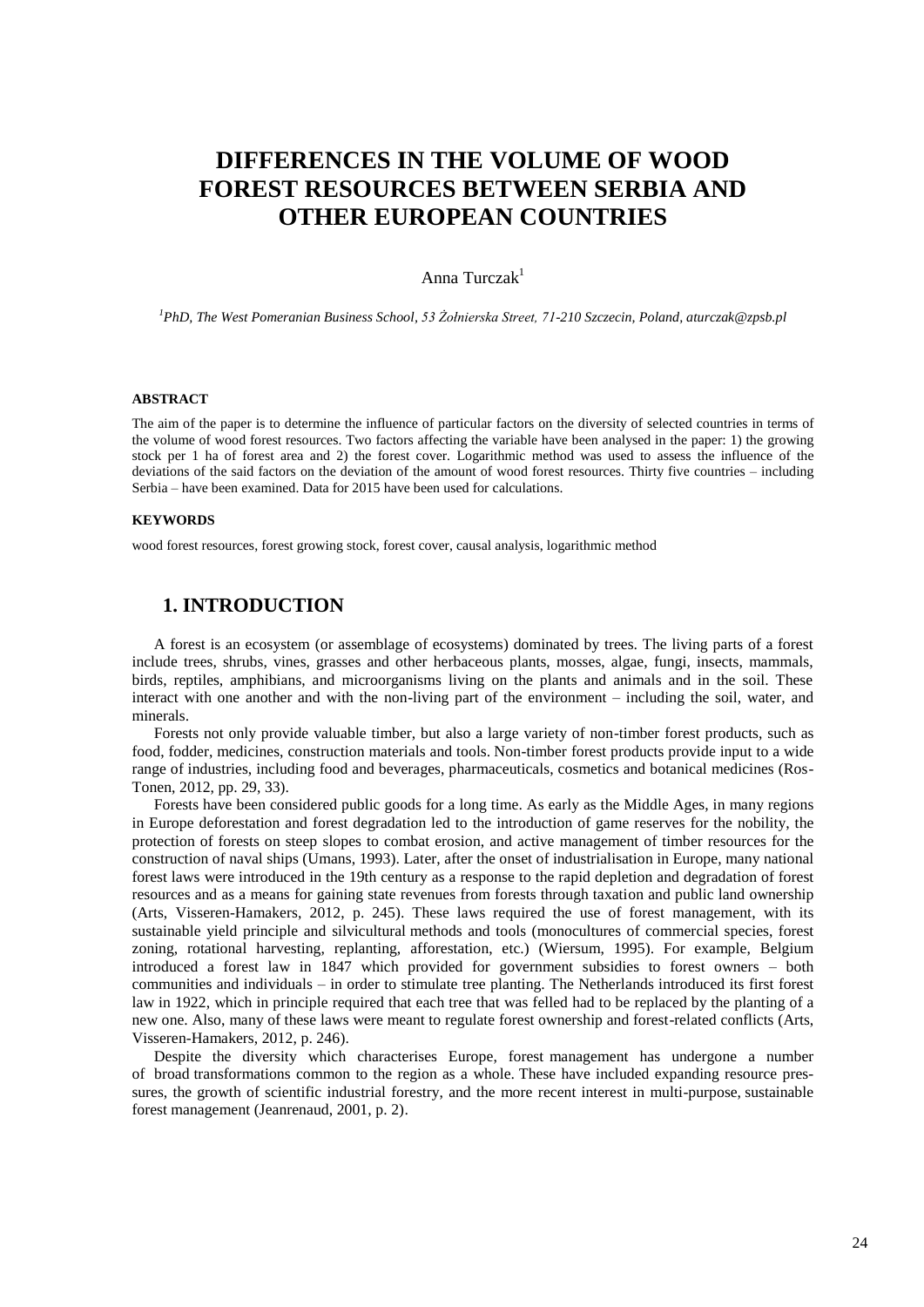### **2. CONCEPT OF THE CONDUCTED STUDY**

The aim of this paper is to answer the question how the selected European countries differ from Serbia in terms of the amount of wood forest resources. However, the absolute value may not be the basis for comparisons between the countries, as it would be difficult to assess if this value is large or small. Thus, any comparison shall be made solely on the basis of relative values. It is possible – for example – to relate the amount of wood forest resources to the land area of the given country, creating this way the quotient constituting the desired comparative value. Hence, the differences between the countries will be evaluated on the basis of the relative value named the wood forest resources indicator and the indicator will be expressed in m3 per 1 ha of land area. Two factors affecting the variable, namely the standing volume per 1 ha of forest area and the forest cover, shall be analysed in this paper. Those two explanatory variables are directly proportional to the response variable, thus the bigger the volume of growing stock in relation to the forest area (i.e. the growing stock indicator) and the higher the forest cover, the larger the amount of wood forest resources of the analysed country.

The difference between the value of the studied variable for a given country and the value of this variable for Serbia will be defined as a deviation. Such a deviation may be positive or negative. Thus, in each case the deviation is mentioned in this paper, it shall be assumed as positive or negative deviation from the value characterizing Serbia.

Shall the standing volume indicator and the forest cover be adopted as the variables affecting the value of the wood forest resources indicator, it seems important to assess – for each of the discussed countries – the influence of the deviations of those two factors on the deviation of the response variable. In order to do so, causal analysis shall be conducted, enabling the examination of the structure of the response variable deviations in the individual countries.

The following research tasks shall be carried out in this paper:

1. assessment of the wood forest resources indicator in the analysed countries against the value of this variable characterizing Serbia;

2. comparison of the forest growing stock indicatorin individual countries with the quantity in Serbia;

3. assessment of the proportion of the forest area in the total land area in the discussed countries in relation to the value of this fraction regarding Serbia;

4. causal analysis of the differences in the amount of wood forest resources in particular countries.

#### **3. RESEARCH METHOD USED**

The objective of the causal analysis is to determine how various factors affect a given variable, i.e. what the direction and degree of their impact is. Therefore, the causal analysis can answer the question whether a particular factor causes an increase or a decrease of the studied variable and enables to assess how big the impact of this factor is (Turczak, 2016a, p. 24).

Logarithmic method will be used to carry out the causal analysis. Implementation of this method will include the following calculation steps (Turczak, 2016b, p. 99):

- constructing ratio equality (i.e. presentation of the ratio calculated for the response variable as the product of the ratios calculated for variables affecting the response variable);
- taking logarithms of both sides of the constructed ratio equality;
- dividing both sides of the obtained equation by the logarithm of the ratio regarding the response variable.

In order to build the adequate ratio equality it was assumed that the examined variable X (the wood forest resources indicator) can be presented as a product of factors Y (the standing volume indicator) and Z

(the forest cover). The value of variable X for Serbia will be the basis of reference and shall be marked  $\chi$ <sup>*N*<sub>RS</sub></sup>.

In turn, the value of this variable calculated for the *i*-th country will be denoted as  $X_i$ .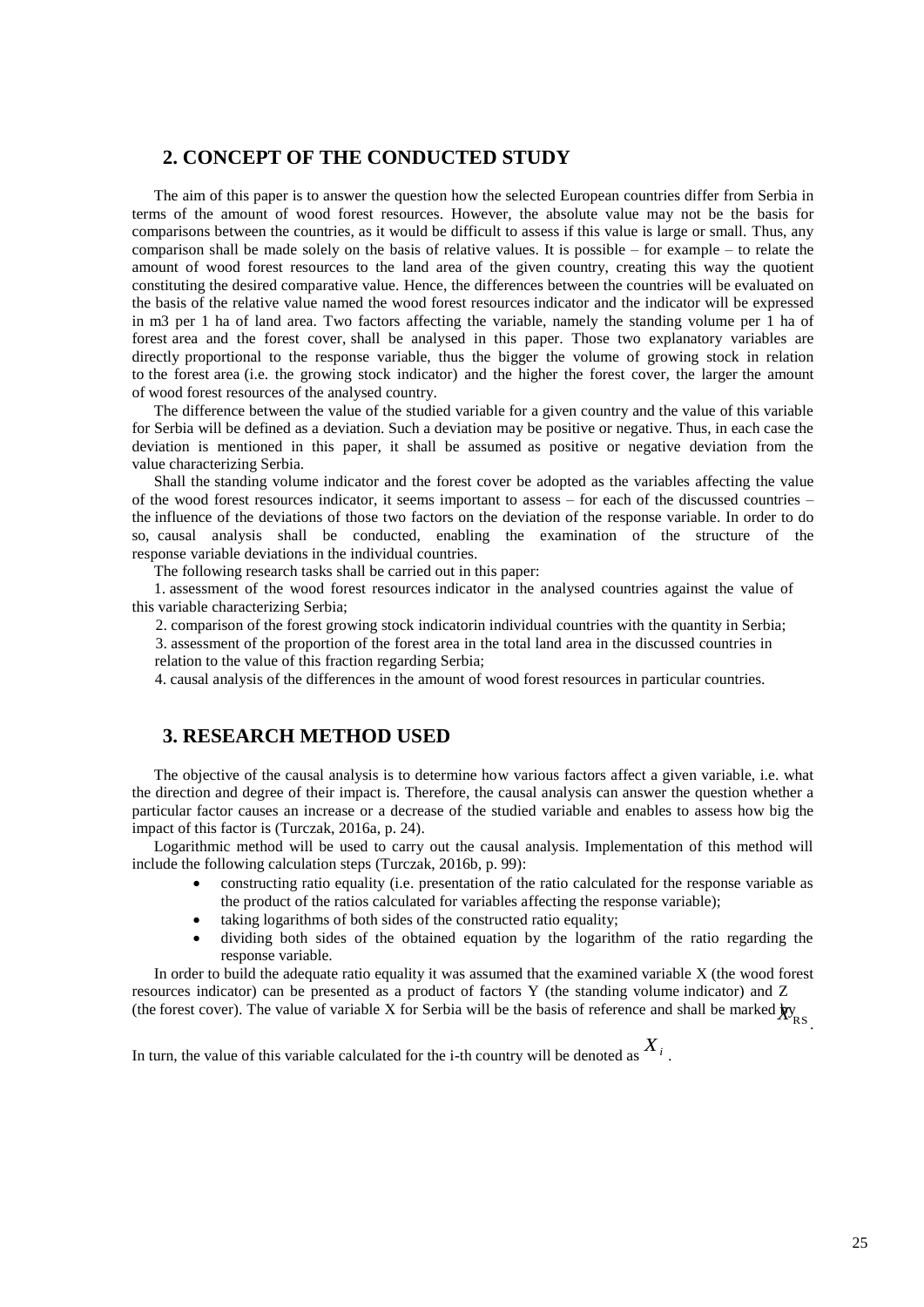Ratio  $r_{i,X}$  in the form of  $X_{RS}$  was constructed. Due to the fact that  $X_i = Y_i Z_i$  and  $X_{RS} = Y_{RS} Z_{RS}$ , *Xi* when dividing  $X_i$  by  $X_{RS}$ , the obtained result is:

$$
\frac{X_i}{X_{\rm RS}} = \frac{Y_i Z_i}{Y_{\rm RS} Z_{\rm RS}},\tag{1}
$$

where:

 $X_i$ ,  $Y_i$ ,  $Z_i$  – the values of variables X, Y, and Z referring to the i-th country;  $X_{RS}$ ,  $Y_{RS}$ ,  $Z_{RS}$  – the values of variables X, Y, and Z referring to Serbia.

The same can be presented in a different way, namely:

$$
\frac{X_i}{X_{RS}} = \frac{Y_i}{Y_{RS}} \cdot \frac{Z_i}{Z_{RS}},
$$
\n(2)

and then:

$$
r_{i;X} = r_{i;Y} \cdot r_{i;Z},\tag{3}
$$

where: RS ; *X X*  $r_{i \cdot X} = \frac{\Delta_i}{\Delta_i}$  $\dot{v}_{i;X} = \frac{X_i}{Y},$ RS ; *Y Y*  $r_{i} = \frac{I_{i}}{I_{i}}$  $\dot{G}_{i;Y} = \frac{I_i}{V},$ RS ; *Z Z*  $r_{i \cdot Z} = \frac{L_i}{I}$  $\dot{I}_{i;\mathcal{Z}} = \frac{Z_i}{Z}$ .

Thus, if the response variable  $X$  is a product of the variables  $Y$  and  $Z$  affecting the variable  $X$ , the ratio calculated for variable X is a product of ratios calculated for the respective factors: Y and Z.

From mathematical point of view, logarithms to any base can be taken of both sides of an equation, provided that the numbers that the logarithms have been taken of are positive. The values of ratios  $r_{i,x}$ ,  $r_{i,y}$ 

and  $r_{i:z}$  are always greater than zero, hence the logarithms can be taken of both sides of the equation (3). The choice of the logarithm base has no effect on the final results of the causal analysis, but only on the partial results. The logarithm to the base 10 (i.e. the common logarithm) will be used in further calculations.

Taking the logarithms of both sides of the equation (3), the following expression can be obtained:

$$
lg(r_{i:X}) = lg(r_{i:Y} \cdot r_{i:Z})
$$
\n<sup>(4)</sup>

Then, using the logarithm property stipulating that the logarithm of a product of two numbers is equal to the sum of the logarithms of these numbers, the equation presented below can be derived:

$$
lg(r_{i,X}) = lg(r_{i,Y}) + lg(r_{i,Z})
$$
\n(5)

The next step is to divide both sides of this equation by the term  $\lg(r_{i,X})$ . This results in the expression:

$$
1 = \frac{lg(r_{i;Y})}{lg(r_{i;X})} + \frac{lg(r_{i;Z})}{lg(r_{i;X})}
$$
\n(6)

where:

 $lg(r_{i;Y})$ 

 $\lg(r_{i:X})$ 

− the impact of the deviation of Y factor on the deviation of X variable;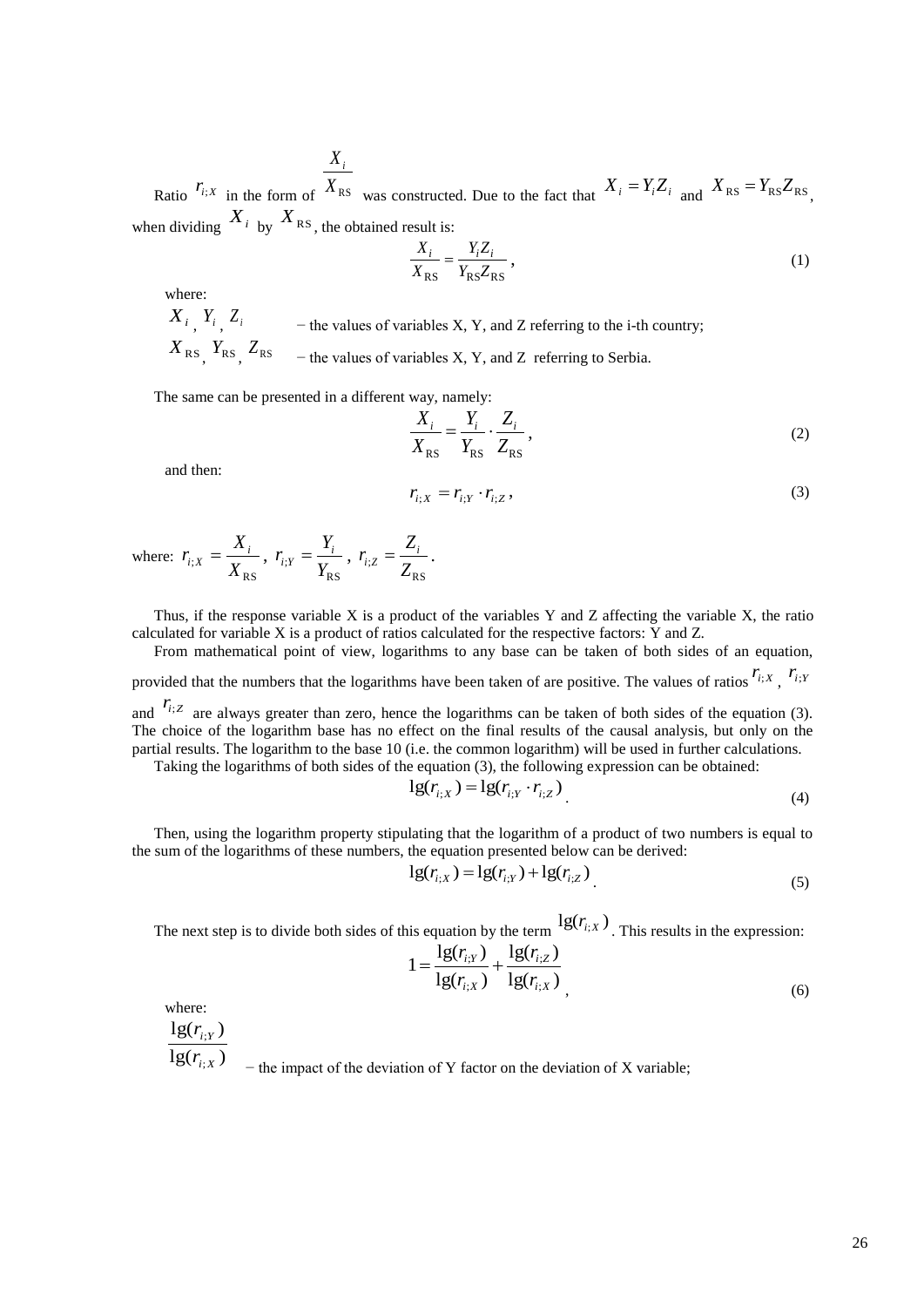$$
\frac{lg(r_{i;Z})}{lg(r_{i;X})}
$$
 – the impact of the deviation of Z factor on the deviation of X variable.

The final step is to multiply both sides of the equation (6) by the value of deviation calculated for variable X. The result is:

$$
X_i - X_{RS} = (X_i - X_{RS}) \cdot \frac{lg(r_{i;Y})}{lg(r_{i;X})} + (X_i - X_{RS}) \cdot \frac{lg(r_{i;Z})}{lg(r_{i;X})}
$$
(7)

where:

$$
(X_i - X_{\text{RS}}) \cdot \frac{lg(r_{i;Y})}{lg(r_{i;X})}
$$
  
\n- the deviation of variable X caused by the change of factor Y;  
\n
$$
(X_i - X_{\text{RS}}) \cdot \frac{lg(r_{i;Z})}{lg(r_{i;X})}
$$
  
\n- the deviation of variable X caused by the change of factor Z.

In this paper, the causal analysis will allow to answer the question how two selected factors influence the deviations of the amount of wood forest resources in thirty four countries compared to the value characterizing Serbia. The analysis will be conducted based on data from 2015.

### **4. ANALYSIS OF THE WOOD FOREST RESOURCES INDICATOR**

The first task carried out is the evaluation of the volume of wood forest resources in each of the studied countries in relation to the volume in Serbia. Ratio  $r_{i:X}$  was constructed by dividing the value  $X_i$ computed for the i-th country by the value  $X_{RS}$  referring to Serbia. The obtained results have been presented in Table 1.

| Country        | $X_i$  | $r_{i;X}$ | <b>Bulgaria</b>    | 63.33 |
|----------------|--------|-----------|--------------------|-------|
| Slovenia       | 212.89 | 3.946     | Belgium            | 61.48 |
| Austria        | 137.70 | 2.552     | Serbia             | 53.95 |
| Liechtenstein  | 109.38 | 2.027     | Italy              | 45.84 |
| Slovakia       | 108.51 | 2.011     | France             | 45.17 |
| Switzerland    | 107.05 | 1.984     | Hungary            | 40.54 |
| Estonia        | 105.31 | 1.952     | Norway             | 35.74 |
| Latvia         | 102.98 | 1.909     | Macedonia          | 29.72 |
| Germany        | 102.50 | 1.900     | Denmark            | 29.16 |
| Luxembourg     | 100.35 | 1.860     | United Kingdom     | 26.23 |
| Czech Republic | 100.33 | 1.859     | Spain              | 23.95 |
| Montenegro     | 87.89  | 1.629     | <b>Netherlands</b> | 19.47 |
| Poland         | 81.23  | 1.506     | Turkey             | 19.22 |
| Romania        | 80.98  | 1.501     | Ireland            | 16.74 |
| Lithuania      | 78.88  | 1.462     | Greece             | 14.62 |
| Croatia        | 73.32  | 1.359     | Cyprus             | 12.02 |
| Finland        | 68.55  | 1.270     | Malta              | 2.54  |
| Sweden         | 68.14  | 1.263     | Iceland            | 0.05  |

Table 1. The amount of wood forest resources (in m3/ha of land area) and the ratio referring to it

*Source: own computation based on Eurostat database (date of access: 27.03.2017).*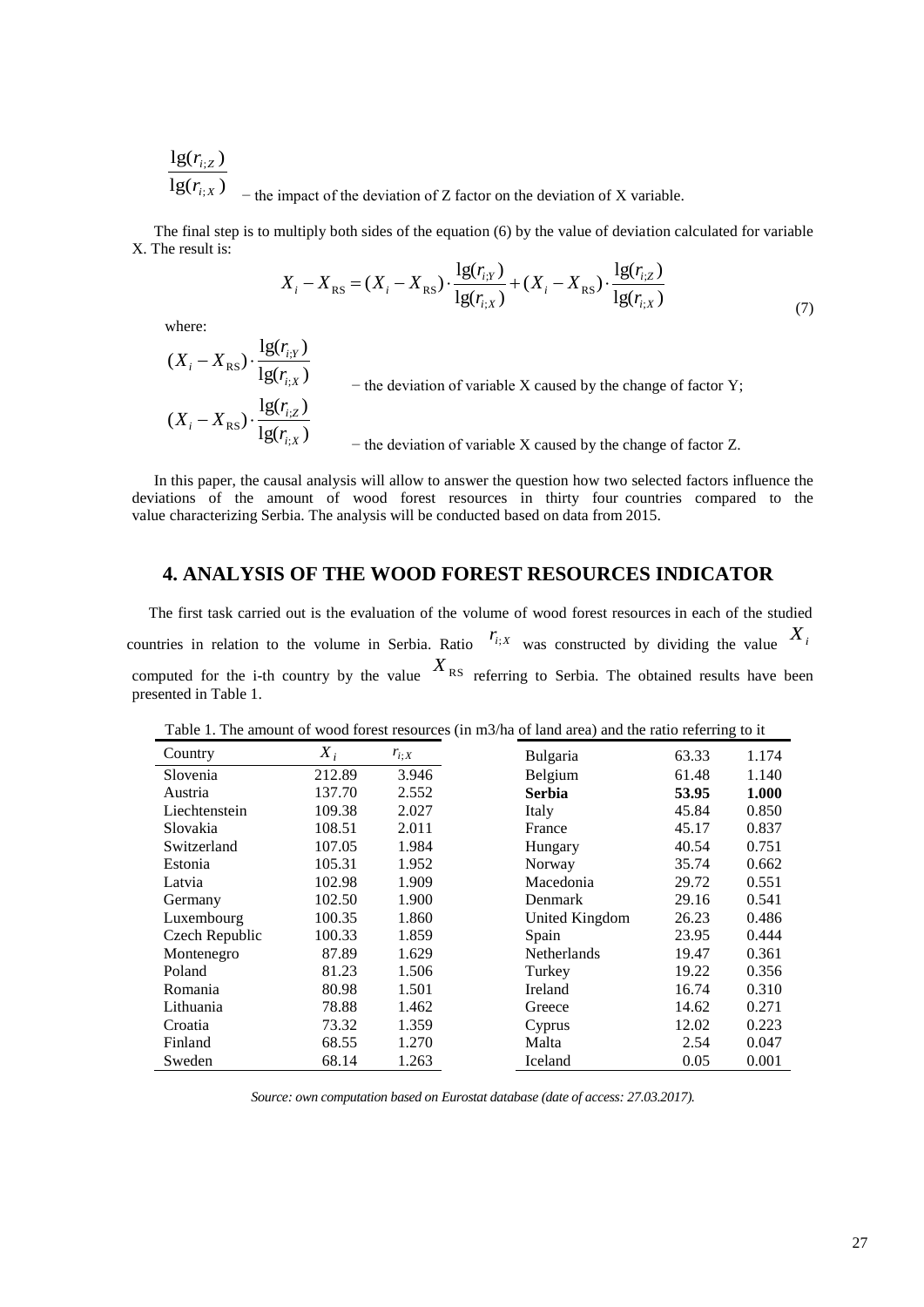There is a great diversity of the amount of wood forest resources between the European countries. The highest value of wood forest resources indicator has been observed in Slovenia – in 2015 it was on average 212.89 m3 of stocks per each hectare of the land area of the country. Thus, the value of the measure in Slovenia was nearly four times higher than in Serbia. The lowest value in 2015 was recorded in Iceland – at that time the relative measure of wood forest resources in Iceland equalled less than 0.1% of the value in Serbia.

#### **5. ANALYSIS OF THE FOREST GROWING STOCK INDICATOR**

The second task is the evaluation of the volume of forest growing stock in the discussed countries against the volume in Serbia. Ratio  $r_{i,Y}$  was constructed by dividing the value  $Y_i$  computed for the i-th country by the value  $Y_{RS}$  referring to Serbia. Table 2 contains results of the relevant calculations.

| Country        | $Y_i$ | $r_{i:Y}$ | <b>Denmark</b> | 204.5 | 1.330 |
|----------------|-------|-----------|----------------|-------|-------|
| Switzerland    | 352.5 | 2.294     | Latvia         | 198.2 | 1.289 |
| Slovenia       | 345.8 | 2.250     | Bulgaria       | 182.8 | 1.190 |
| Germany        | 320.8 | 2.087     | Hungary        | 182.2 | 1.186 |
| Luxembourg     | 299.1 | 1.947     | France         | 168.3 | 1.095 |
| Austria        | 298.5 | 1.943     | Ireland        | 154.9 | 1.008 |
| Czech Republic | 296.6 | 1.930     | <b>Serbia</b>  | 153.7 | 1.000 |
| Liechtenstein  | 282.3 | 1.837     | Italy          | 148.9 | 0.969 |
| Romania        | 281.4 | 1.831     | Montenegro     | 146.8 | 0.955 |
| Belgium        | 274.7 | 1.787     | Turkey         | 126.1 | 0.821 |
| Slovakia       | 274.3 | 1.785     | Sweden         | 106.5 | 0.693 |
| Poland         | 269.2 | 1.752     | Finland        | 104.4 | 0.679 |
| Lithuania      | 236.2 | 1.537     | Norway         | 95.5  | 0.622 |
| Malta          | 228.6 | 1.487     | Macedonia      | 77.4  | 0.503 |
| Croatia        | 215.9 | 1.405     | Spain          | 65.8  | 0.428 |
| Netherlands    | 215.2 | 1.400     | Cyprus         | 64.4  | 0.419 |
| Estonia        | 213.4 | 1.389     | Greece         | 49.4  | 0.322 |
| United Kingdom | 207.4 | 1.349     | Iceland        | 10.2  | 0.066 |

Table 2. The volume of forest growing stock (in m3/ha of forest area) and the ratio referring to it

#### *Source: as in Table 1.*

A great diversity of standing volume exists in Europe. The largest amount of growing stock per 1 ha of forest land has been observed in Switzerland and in 2015 the standing volume in this country was more than twice the volume in Serbia. In turn, Iceland recorded the lowest level of the forest growing stock indicator at that time – the value of the measure in Iceland was over fifteen times smaller than in Serbia.

#### **6. ANALYSIS OF THE FOREST COVER**

The third task is the comparison of forest area in proportion to the land area in the studied countries. Ratio  $r_{i,z}$  was calculated by dividing  $Z_i$  value computed for the i-th country by the value  $Z_{RS}$  referring to Serbia. The results of the calculations have been presented in Table 3.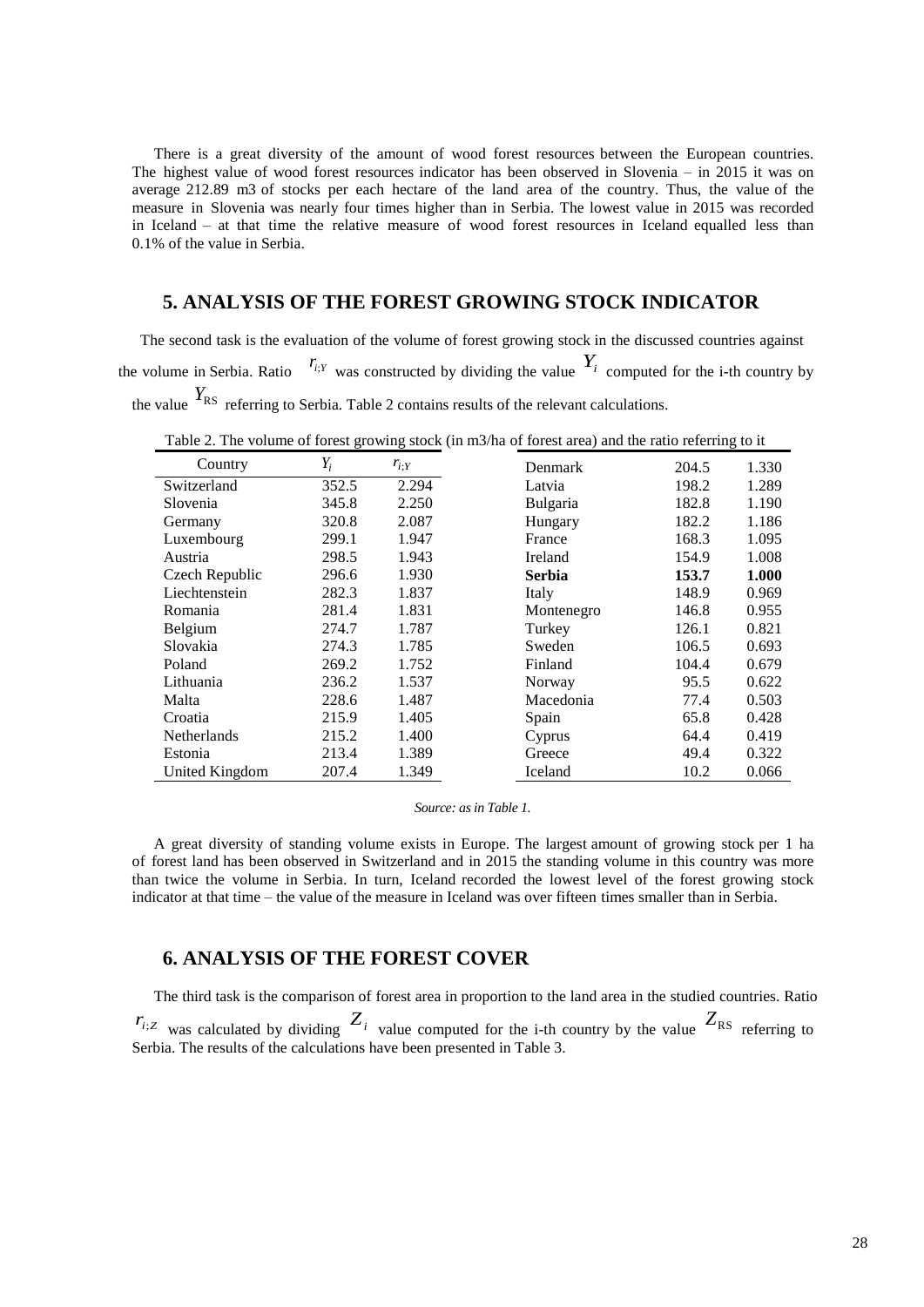| Country         | $Z_i$ | $r_{i,Z}$ | Lithuania      | 0.334 | 0.951 |
|-----------------|-------|-----------|----------------|-------|-------|
| Finland         | 0.656 | 1.870     | Germany        | 0.320 | 0.910 |
| Sweden          | 0.640 | 1.823     | Italy          | 0.308 | 0.877 |
| Slovenia        | 0.616 | 1.753     | Switzerland    | 0.304 | 0.865 |
| Montenegro      | 0.599 | 1.705     | Poland         | 0.302 | 0.859 |
| Latvia          | 0.520 | 1.480     | Greece         | 0.296 | 0.842 |
| Estonia         | 0.493 | 1.406     | Romania        | 0.288 | 0.820 |
| Austria         | 0.461 | 1.314     | France         | 0.268 | 0.764 |
| Slovakia        | 0.396 | 1.127     | Belgium        | 0.224 | 0.638 |
| Liechtenstein   | 0.388 | 1.104     | Hungary        | 0.222 | 0.634 |
| Macedonia       | 0.384 | 1.094     | Cyprus         | 0.187 | 0.532 |
| Norway          | 0.374 | 1.066     | Turkey         | 0.152 | 0.434 |
| Spain           | 0.364 | 1.037     | Denmark        | 0.143 | 0.406 |
| Serbia          | 0.351 | 1.000     | United Kingdom | 0.127 | 0.360 |
| <b>Bulgaria</b> | 0.346 | 0.987     | Ireland        | 0.108 | 0.308 |
| Croatia         | 0.340 | 0.967     | Netherlands    | 0.091 | 0.258 |
| Czech Republic  | 0.338 | 0.963     | Malta          | 0.011 | 0.032 |
| Luxembourg      | 0.335 | 0.955     | Iceland        | 0.005 | 0.014 |

Table 3. Forest cover and the ratio referring to it

*Source: as in Table 1.* 

In the examined year, the largest forest cover of all the studied countries was noted in Finland – forests occupied 65.6% of the territory of the country. In turn, the smallest forest area in relation to the land area was observed in the case of Iceland – in 2015 the quotient concerning this country equalled less than 1.4% of the value of the corresponding measure calculated for Serbia.

### **7. ESTIMATION OF THE IMPACT EFFECTS OF THE TWO ANALYSED FACTORS**

The last task to be carried out is the evaluation of the influence of deviations of the two selected factors on the deviation of the value of the wood forest resources indicator. Calculations will be performed for each of the thirty four European countries taken into consideration.

It was established in this paper that the value of the response variable  $(X)$  may be calculated by multiplication of 1) the standing volume per 1 ha of forest area  $(Y)$  and 2) the quotient of the forest area and the total land area  $(Z)$ . The  $(3)$  ratio equality was derived from this relationship.

Table 4 presents the values of ratios calculated for each studied country. The top right section of Table 4 contains the countries where  $r_{i,Y}$  and  $r_{i,Z}$  values were higher than 1. The bottom right section of Table 4

includes the countries where ratio  $r_{i,Y}$  value was higher than 1, and ratio  $r_{i,Z}$  – lower than 1. The top left section of Table 4 contains the countries where ratio  $r_{i,Y}$  value was lower than 1, and ratio  $r_{i,Z}$  – higher than

1. The bottom left section of Table 4 includes the countries where the values of ratios  $r_{i,Y}$  and  $r_{i,Z}$  were lower than 1.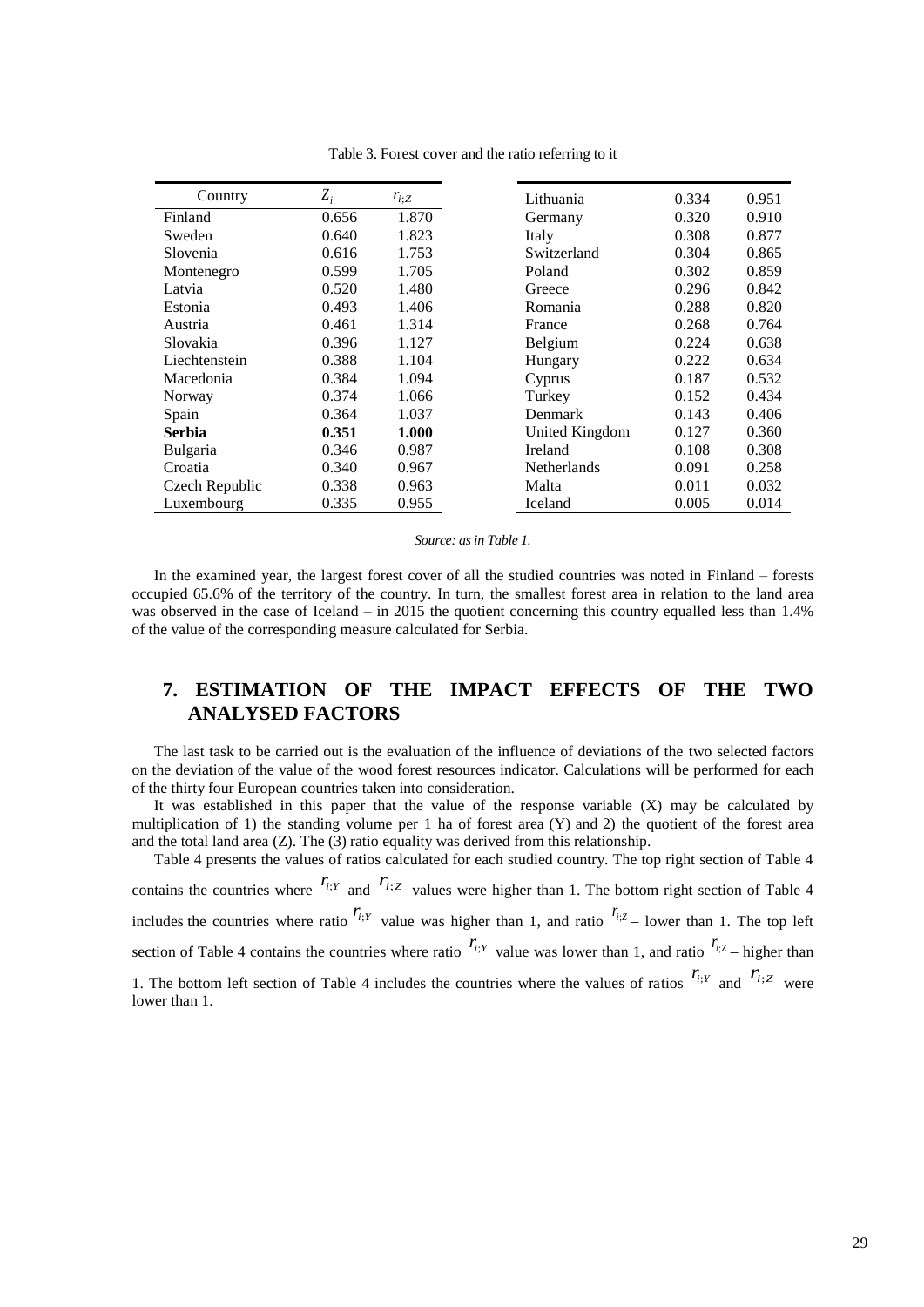|                     | Montenegro: | $1.629 = 0.955 \cdot 1.705$                                           |         | Slovenia:                   | $3.946 = 2.250 \cdot 1.753$                                    |
|---------------------|-------------|-----------------------------------------------------------------------|---------|-----------------------------|----------------------------------------------------------------|
|                     | Finland:    | $1.270 = 0.679 \cdot 1.870$                                           |         | Austria:                    | $2.552 = 1.943 \cdot 1.314$                                    |
| La                  | Sweden:     | $1.263 = 0.693 \cdot 1.823$                                           |         | Liechtenstein:              | $2.027 = 1.837 \cdot 1.104$                                    |
| rge<br>$\mathbf{r}$ | Norway:     | $0.662 = 0.622 \cdot 1.066$                                           |         | Slovakia:                   | $2.011 = 1.785 \cdot 1.127$                                    |
| for                 | Macedonia:  | $0.551 = 0.503 \cdot 1.094$                                           |         | Estonia:                    | $1.952 = 1.389 \cdot 1.406$                                    |
| est                 | Spain:      | $0.444 = 0.428 \cdot 1.037$                                           |         | Latvia:                     | $1.909 = 1.289 \cdot 1.480$                                    |
| cov<br>er           |             |                                                                       |         | <b>SERBIA</b>               |                                                                |
|                     |             |                                                                       |         | $1.000 = 1.000 \cdot 1.000$ |                                                                |
|                     |             |                                                                       |         | Switzerland:                | $1.984 = 2.294 \cdot 0.865$                                    |
|                     |             |                                                                       |         | Germany:                    | $1.900 = 2.087 \cdot 0.910$                                    |
|                     |             |                                                                       |         | Luxemburg:                  | $1.860 = 1.947 \cdot 0.955$                                    |
|                     |             |                                                                       |         |                             | Czech Republic: $1.859 = 1.930 \cdot 0.963$                    |
|                     |             |                                                                       | Poland: | $1.506 = 1.752 \cdot 0.859$ |                                                                |
|                     |             |                                                                       |         | Romania:                    | $1.501 = 1.831 \cdot 0.820$                                    |
|                     |             |                                                                       |         | Lithuania:                  | $1.462 = 1.537 \cdot 0.951$                                    |
|                     |             |                                                                       |         | Croatia:                    | $1.359 = 1.405 \cdot 0.967$                                    |
|                     |             |                                                                       |         | Bulgaria:                   | $1.174 = 1.190 \cdot 0.987$                                    |
|                     |             |                                                                       |         | Belgium:                    | $1.140 = 1.787 \cdot 0.638$                                    |
| Sm<br>alle          |             |                                                                       |         | France:                     | $0.837 = 1.095 \cdot 0.764$                                    |
| $\mathbf{r}$        |             |                                                                       |         | Hungary:                    | $0.751 = 1.186 \cdot 0.634$                                    |
| for                 | Italy:      | $0.850 = 0.969 \cdot 0.877$                                           |         | Denmark:                    | $0.541 = 1.330 \cdot 0.406$                                    |
| est<br>cov          | Turkey:     | $0.356 = 0.821 \cdot 0.434$                                           |         | United King.:               | $0.486 = 1.349 \cdot 0.360$                                    |
| er                  | Greece:     | $0.271 = 0.322 \cdot 0.842$                                           |         | Netherlands:                | $0.361 = 1.400 \cdot 0.258$                                    |
|                     | Cyprus:     | $0.223 = 0.419 \cdot 0.532$                                           |         | Ireland:                    | $0.310 = 1.008 \cdot 0.308$                                    |
|                     | Iceland:    | $0.001 = 0.066 \cdot 0.014$                                           |         | Malta:                      | $0.047 = 1.487 \cdot 0.032$                                    |
|                     |             | <b>Smaller</b> forest growing stock in<br>relation to the forest area |         |                             | Greater forest growing stock<br>in relation to the forest area |

Table 4. Quantity of wood forest resources and the factors affecting it

*Source: own compilation based on Tables 1, 2, and 3.* 

In the last part of this research the remaining stages of the logarithmic method will be performed. This will result in receiving information regarding the impact effect of the first factor and the impact effect of the second factor on the deviation of the analysed variable. The results obtained for 2015 are shown in Table 5.

Table 5. The occurring deviations of the value of X variable for i-th country from the value of this variable for Serbia and the causes of the deviations (all results in m3/ha of land area)

|                |             |             |             |                 | $\frac{1}{2}$ |          |          |
|----------------|-------------|-------------|-------------|-----------------|---------------|----------|----------|
| Country        | $1^{\circ}$ | $2^{\circ}$ | $3^{\circ}$ | <b>Bulgaria</b> | 9.38          | 10.17    | $-0.79$  |
| Slovenia       | 158.94      | 93.92       | 65.02       | Belgium         | 7.53          | 33.47    | $-25.94$ |
| Austria        | 83.74       | 59.35       | 24.39       | <b>Serbia</b>   | 0.00          | 0.00     | 0.00     |
| Liechtenstein  | 55.42       | 47.68       | 7.74        | Italy           | $-8.11$       | $-1.56$  | $-6.56$  |
| Slovakia       | 54.56       | 45.23       | 9.33        | France          | $-8.79$       | 4.51     | $-13.29$ |
| Switzerland    | 53.09       | 64.33       | $-11.24$    | Hungary         | $-13.42$      | 8.00     | $-21.41$ |
| Estonia        | 51.36       | 25.21       | 26.15       | Norway          | $-18.22$      | $-21.03$ | 2.81     |
| Latvia         | 49.03       | 19.28       | 29.75       | Macedonia       | $-24.24$      | $-27.89$ | 3.65     |
| Germany        | 48.54       | 55.67       | $-7.13$     | Denmark         | $-24.79$      | 11.50    | $-36.30$ |
| Luxembourg     | 46.39       | 49.80       | $-3.40$     | United Kingdom  | $-27.72$      | 11.52    | $-39.24$ |
| Czech Republic | 46.37       | 49.16       | $-2.79$     | Spain           | $-30.00$      | $-31.34$ | 1.34     |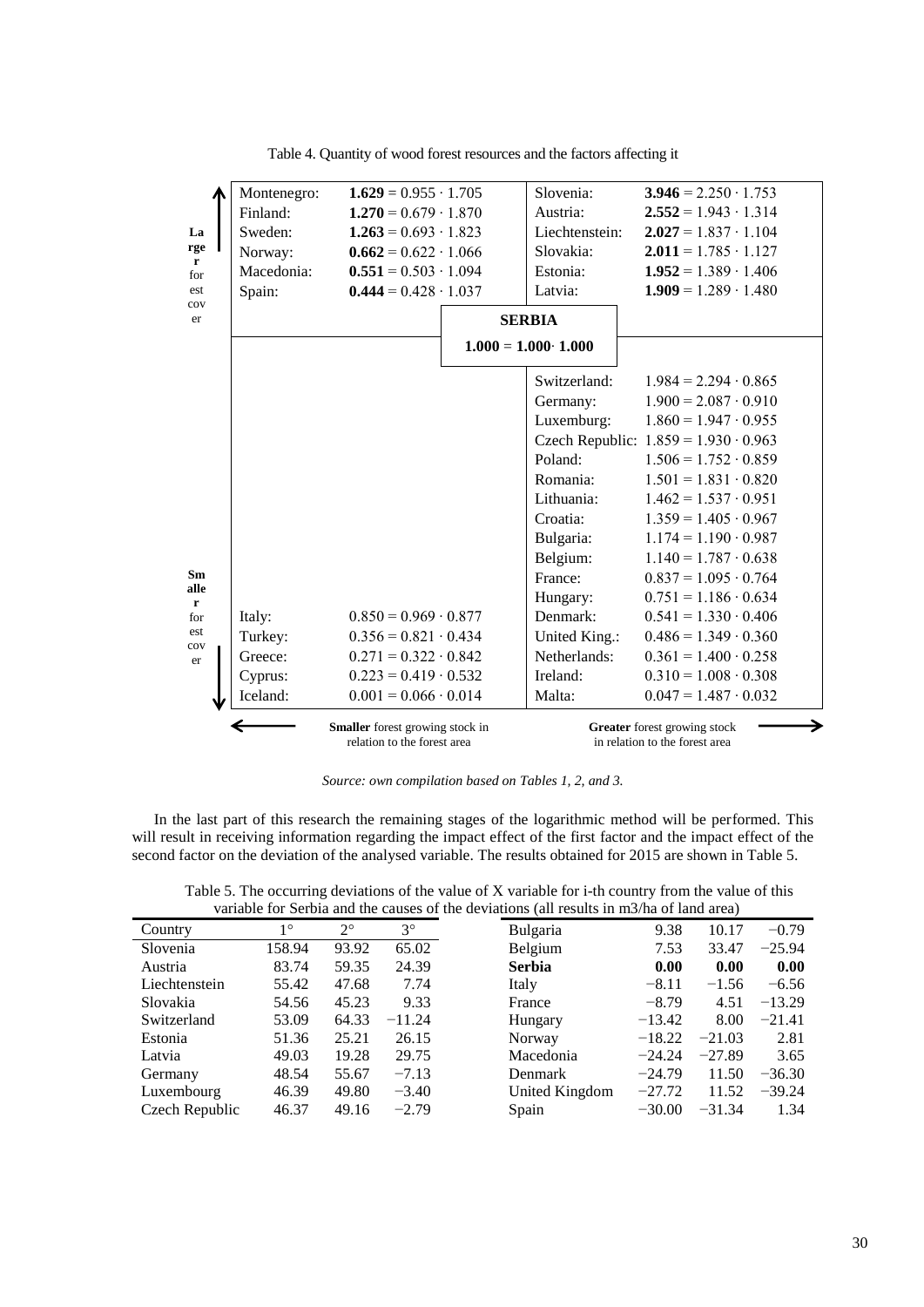| Montenegro | 33.94 | $-3.17$  | 37.11    | <b>Netherlands</b> | $-34.48$ | 11.39    | $-45.87$ |
|------------|-------|----------|----------|--------------------|----------|----------|----------|
| Poland     | 27.28 | 37.38    | $-10.10$ | Turkey             | $-34.73$ | $-6.66$  | $-28.08$ |
| Romania    | 27.02 | 40.25    | $-13.23$ | <b>Ireland</b>     | $-37.21$ | 0.26     | $-37.48$ |
| Lithuania  | 24.93 | 28.22    | $-3.29$  | Greece             | $-39.34$ | $-34.15$ | $-5.18$  |
| Croatia    | 19.37 | 21.46    | $-2.10$  | Cyprus             | $-41.93$ | $-24.29$ | $-17.64$ |
| Finland    | 14.59 | $-23.56$ | 38.15    | Malta              | $-51.42$ | 6.68     | $-58.09$ |
| Sweden     | 14.19 | $-22.31$ | 36.50    | Iceland            | $-53.90$ | $-20.85$ | $-33.06$ |

1° – the deviation of the amount of wood forest resources:  $X_i - X_{RS}$ ;

 $2^{\circ}$  – the part of the deviation caused by the bigger/smaller volume of forest growing stock per 1 ha of forest area:  $\int_{0}^{1}$  ks  $\lg(r_{i,X})$  $(X_i - X_{RS}) \cdot \frac{\lg(r_{i;Y})}{\cdot}$  $_{\text{RS}}) \cdot \frac{\lg(r_{i;Y})}{\lg(r_{i;X})}$  $i - X_{RS}$ )  $\cdot \frac{ig(r_{i;Y})}{ig(r_{i;X})}$  $X_i - X_{RS}$ )  $\cdot \frac{lg(r_{i;Y})}{l}$ ;

 $3^\circ$  – the part of the deviation caused by the larger/smaller forest cover:  $\lg(r_i \cdot_X)$  $(X_i - X_{RS}) \cdot \frac{\lg(r_{i;Z})}{\log(r_{i;Z})}$ ;  $_{RS}$ )  $\cdot \frac{lg(r_i)}{12(r_i)}$  $i; X$  $\sum_{i}$  –  $X_{RS}$ )  $\cdot \frac{ig(r_{i;Z})}{\lg(r_{i;X})}$  $X_i - X_{RS}$ )  $\cdot \frac{lg(r_{i;Z})}{l}$ .

*Source: own computation based in Table 4 and Eurostat database(date of access: 27.03.2017).* 

As an example, the values obtained for Slovenia shall be interpreted. The amount of wood forest resources in Slovenia in 2015 was 158.94 m3/ha of land area greater than in Serbia. In 59 p.p. it was due to the fact that Slovenia has greater volume of standing stock per 1 ha of forest area (125.0% greater), and in the remaining 41 p.p. the reason being the larger forest cover (75.3% larger). Had the same volume of growing stock per 1 ha of forest area been in Slovenia in 2015 as in Serbia, the amount of wood forest resources in Slovenia would have been 65.02 m3/ha of land area greater than it was in the case of Serbia, only due to the larger forest cover. However, if the forest area in proportion to the total land area had been in Slovenia as little as in Serbia, the amount of wood forest resources in Slovenia would have been 93.92 m3/ha of land area greater than in Serbia, what would have been a result solely of the greater volume of forest standing stock.

#### **8. CONCLUSIONS**

;

For majority of the European countries forests are one of the most important renewable resources and provide multiple benefits to societies and economies. Forest governance – in its broadest sense – refers to steering the societies and economies towards sustainable forest management (Arts et al., 2012, p. 22). Apart from small areas of natural forest, much of Europe's forests are now managed and are subject to human activities (Jeanrenaud, 2001, p. 2).

The aim of the article was to compare thirty five selected European countries according to the three key forest indicators: the amount of wood forest resources per 1 ha of land area, the growing stock per 1 ha of forest area, and the forest cover. The research was conducted on the basis of data from 2015. The values relating to Serbia have been adopted as the basis for comparisons between countries.

It is very important to stress that the research carried out in this paper is only a certain contribution for the sake of conducting further studies on mathematical tools useful in making comparisons of countries in terms of different indicators describing their resources.

#### **REFERENCES**

Arts, B., Visseren-Hamakers, I., 2012. *Forest governance: a state of the art review*. In: Arts B., van Bommel S., Ros-Tonen M., Verschoor G. (eds.), *Forest-people interfaces. Understanding community forestry and biocultural diversity*. Wageningen Academic Publishers, pp. 241–257.

Arts, B., van Bommel, S., Ros-Tonen, M., Verschoor, G., 2012. *Forest-people interfaces: from local creativity to global concerns*. In: Arts B., van Bommel S., Ros-Tonen M., Verschoor G. (eds.),